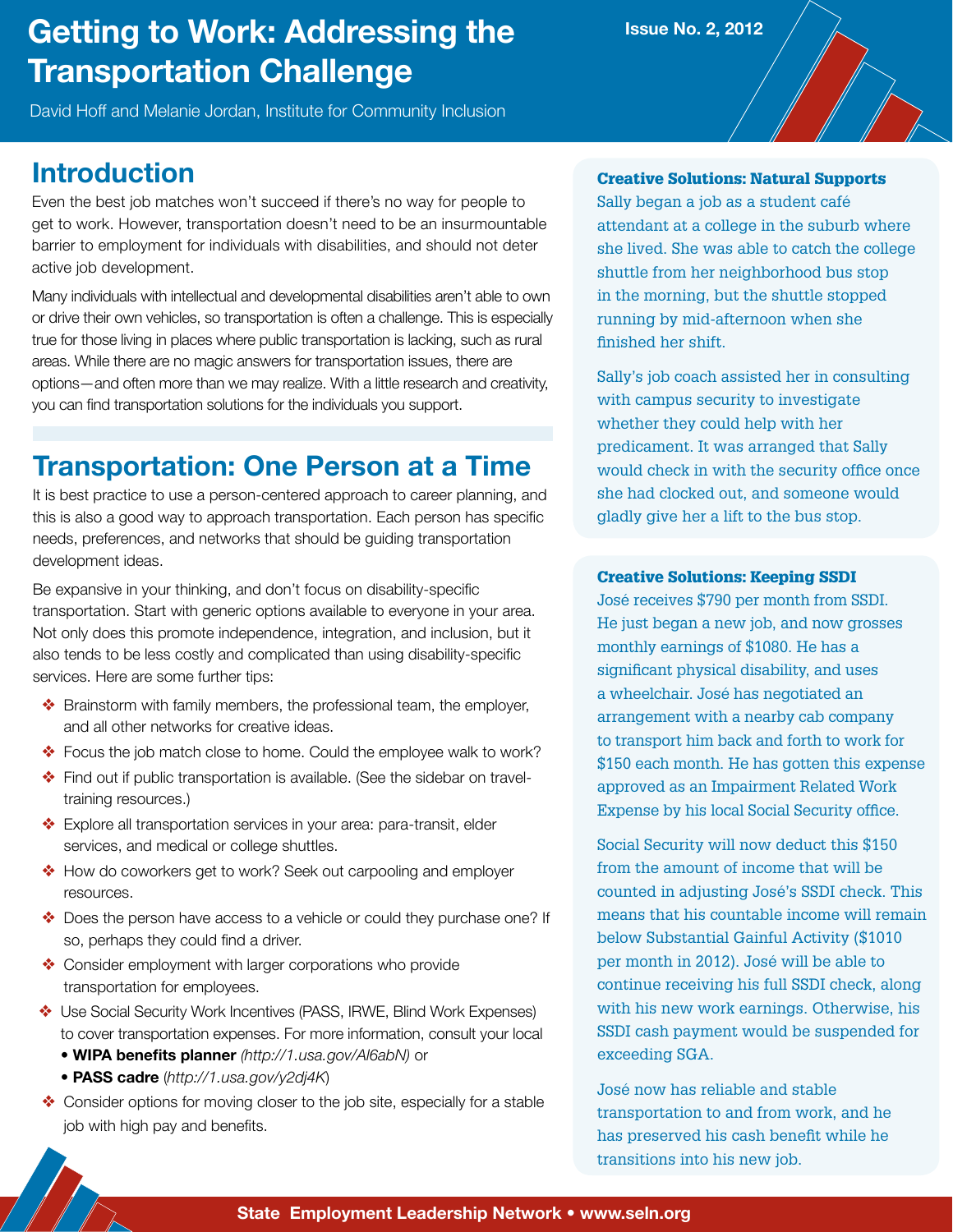#### Individual Planning Tool

The Community Transportation Association of America has designed an Individual Transportation Planning process, along with forms and worksheets. These can be downloaded from the website below (see "Documents You Can Use" midway down the right side of the page): www.ctaa.org/ transportation\_solutions

#### Travel Training

People with significant disabilities can learn to travel independently. However, this often requires systematic instruction and supports. In many areas, transportation training is available through transit systems, transportation service providers, independent living centers, and other disability programs. The widespread use of cell phones and broad availability of GPS technology are helping to allay many concerns about independent travel.

Easter Seals Project Action has a variety of information on travel training, including training curriculums, and an array of travel training publications. Additionally, Easter Seals regularly holds travel instructor training around the country. For more information, check out http://bit.ly/gSaMXJ.

### **Link Up With the Experts!**

Human service staff are not the experts on transportation. We need to connect with those experts, learn from them, and collaborate. Here's how to start:

- ❖ Link with national organizations, and with state and local transportation officials.
- ❖ Identify all the transportation resources in your area, and focus on local capacity building.
- ❖ Link with other groups with transportation needs.
- ❖ Use national resources, such as these:

Community Transportation Association of America *www.ctaa.org*

Joblinks Employment Transportation Initiative *www.solutionstogetthere.org*

#### Easter Seals Project Action

(check out their creative and innovative activities) *http://connectpro97884399.na6.acrobat.com/p10238798/*

United We Ride *www.unitedweride.gov*

### **How Involved Should You Be?**

The level of involvement you will have with transportation is going to be dependent on the availability of transportation options, and the level of time you are willing to commit on an individual basis. In areas with an array of options, you can probably find solutions through identifying what's on hand, and matching that with an individual's needs. Depending on the needs and your time, you may want to take a more global approach and identify transportation resources by creating a listing, such as in an online directory or database.

A more intensive level of involvement, if necessary, is to coordinate the existing resources to be better connected and to identify potential gaps. In areas with more limited options, you may need to create your own solution (e.g., developing a volunteer driver program, creating a shuttle system). As the level of involvement increases, use national and local resources, band with others experiencing transportation challenges, and advocate with local officials to create transportation solutions.

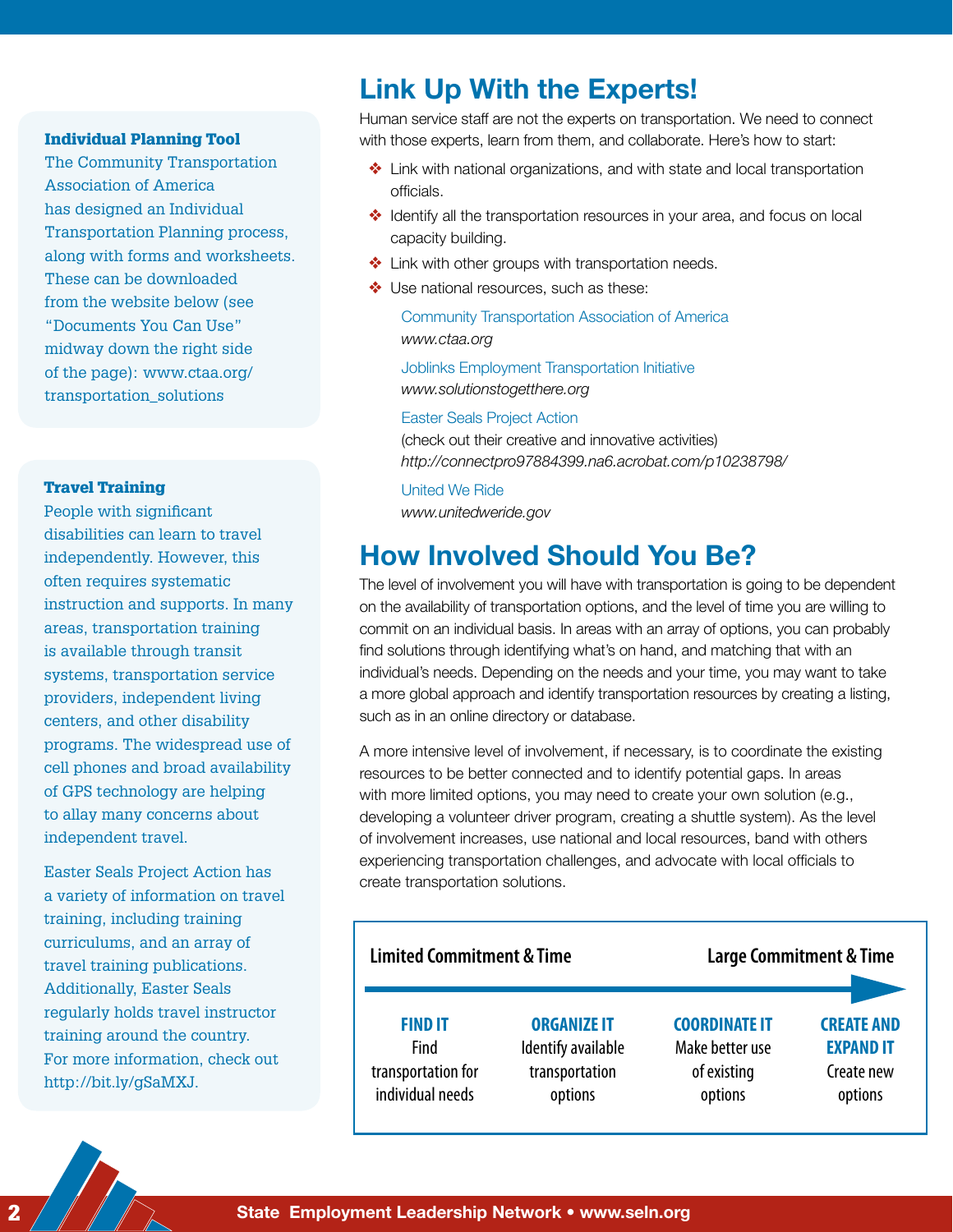### **Strategies from a Systems Perspective**

Public systems that support individuals with disabilities should consider these strategies:

- ❖ **Re-purpose existing funding and transportation services to get people to their community jobs.** Many systems have transportation structures that were set up to support travel to facility-based day services, which are often resource intensive. Determine if there are ways of reconfiguring these resources to support employment in the community.
- ❖ **Examine integration of transportation within rates.** Service systems often integrate transportation within the cost of services for individuals. Service systems should examine if and how transportation is being funded on an individual basis and ensure that if transportation funding is being provided, it is being done so in a way that creates incentives for individuals to use generic transportation resources independently rather than promoting reliance on a service provider for transportation needs.
- ❖ **Bridge the gap to public transportation.** Examine the financial resources currently being used for transportation. Determine if there are ways those dollars could be used differently to support transportation to jobs. One option might be using those dollars to assist individuals to access "generic" (non-disability-specific) transportation options, possibly at lower cost.
- ❖ **Ride the bus/light rail/train/ferry!** Teach everyone how to use public transportation.
- ❖ **Make independent travel a core component of goals, and maximize the number of individuals who are travel trained.** Ensure that travel training is systematically available to as many individuals as possible, and that this training is of high quality.
- ❖ **Provide transportation training to staff.** Ensure that system staff and service providers are well aware of the various national and local resources available. Encourage participation in the various trainings that are made available by Easter Seals Project Action, CTAA, and other groups.
- ❖ **Get involved in the solution.** Become engaged and involved in transportation planning groups at the state and local level. Meet with transportation officials to discuss employment transportation needs and challenges—and offer to work in partnership to address those challenges.
- ❖ **Get more resources.** Look for opportunities for planning and technical assistance grants and projects that can assist with addressing transportation needs.
- ❖ **Remove the barriers.** Provide ideas, resources, and guidelines (such as those outlined in this publication) to staff. This can help create transportation solutions and remove the outdated notion that people with significant disabilities can't figure out how to get to work.

### Creative Solutions: Coming Together to Resolve the Challenge

#1 - In a New England state where public transit options are lacking, a coalition of entities representing people with disabilities, elders, and those in economic need developed a vanpool service. A small grant was obtained to serve as seed money. Service providers pay a membership fee to have access to the vanpool, and individuals with and without disabilities use the vanpool to get to work and meet other transportation needs.

#2 - In a rural area in the northern Midwest, a local anti-poverty agency brought together an alliance of community agencies, including those serving individuals with disabilities. The concept of a volunteer driver service was developed, and funding was applied for via a federal transportation initiative. The volunteer driver service was implemented, meeting the employment transportation needs of individuals with and without disabilities. Funding for system management, mileage reimbursement, and other costs comes from a combination of federal grants, county funds, and user fees.

CTAA is a great resource for more information on funding options. (See page 2)